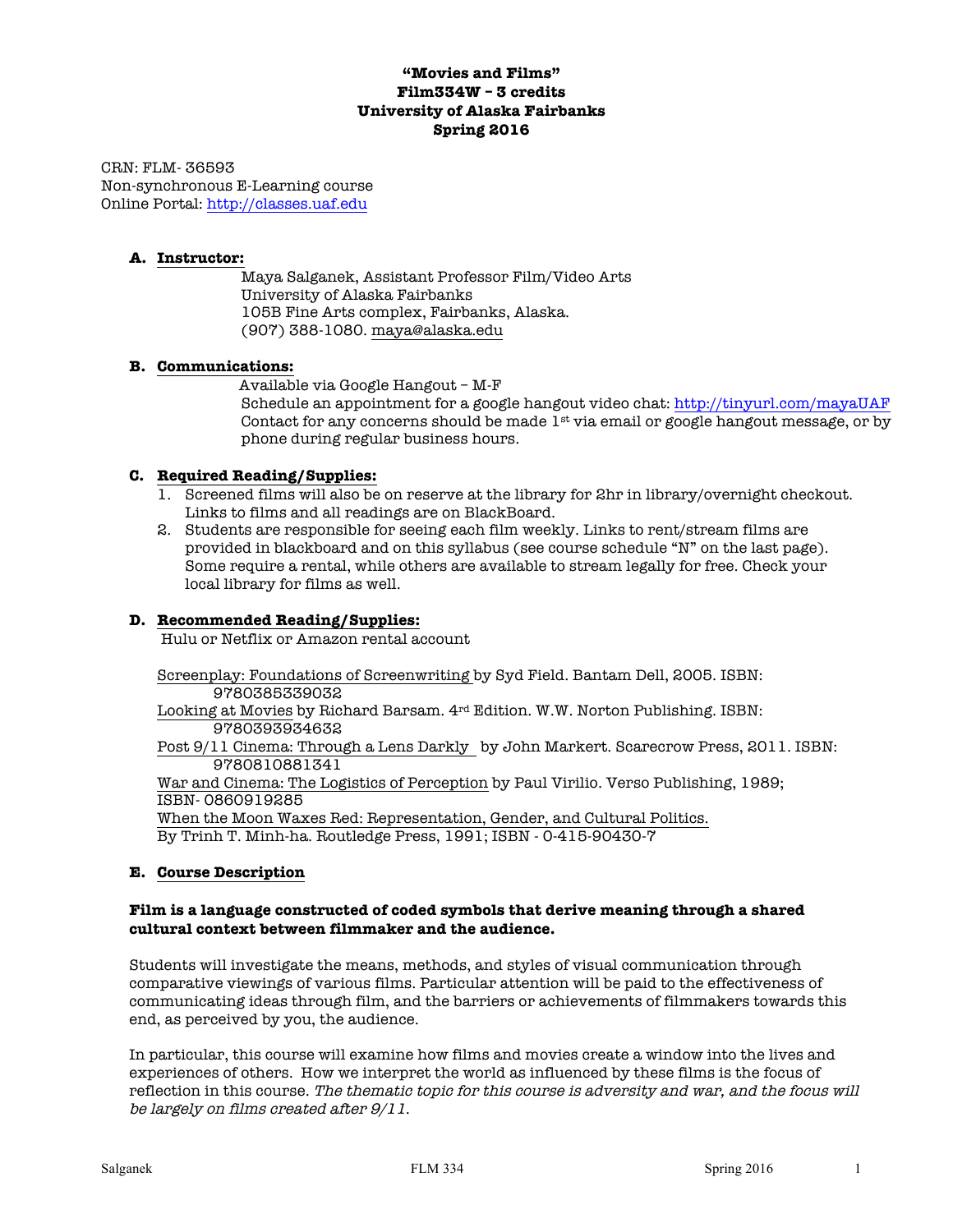As this is a writing-intensive course, students will be required to write essays based on the films viewed. In addition, students will also be required to write *either*:

- 1. a research paper (topic must be approved ahead of time), or
- 2. an original screenplay (first 30 pages of feature-length)

DRAFTS of your Final Papers/Screenplays are REQUIRED to be turned in at midterm. Students can turn in subsequent drafts of papers at any time and should schedule a follow-up appointment for a week afterwards to discuss the paper with me. Students may resubmit papers with revisions.

General guidelines for 3-credit course with "W" designator as defined by the UAF Faculty Senate:

- 1. The lower-division writing sequence as specified in the Core Curriculum will be a prerequisite for all "W"- designated courses.
- 2. Instructors are encouraged to have students write an ungraded diagnostic composition on or near the first day of class to help assess writing ability and general competence in the discipline. [If diagnostic tests indicate that remedial work may be needed, teachers can set up specialized tutoring for their students with UAF Writing Center tutors.]
- 3. Teachers regularly evaluate students' writing and inform students of their progress. If a major written project (research project) is part of the course, the project should be supervised in stages. If possible, a writing activity should comprise a major portion of the final examination.
- 4. At least one personal conference should be devoted to the student's writing per term and drafts of papers should receive evaluation from the teacher and/or peers.
- 5. Written material should comprise a majority of the graded work in the course for it to be designated "intensive." "Written material" can consist of quizzes and exams with short answers or essay sections, journals, field notes, informal responses to reading or class lectures, structured essays, research projects, performance reviews, lab reports, or any forms suitable to the discipline being taught.

### **F. Goals for course**:

- 1. To enhance a student's ability to speak a cinematic language, including conceptual, visual, directorial, dramaturgical, and mechanical aspects of film production.
- 2. To enable a student to communicate effectively about film through writing.
- 3. To introduce students to a multitude of cinematic theory through analysis of diverse films.

# **G. Student Learning Outcomes**:

- 1. Students will effectively be able to analyze and articulate the intentions of a film using cinematic language.
- 2. Students will improve their writing skills while communicating ideas about cinema.
- 3. Students will gain an appreciation for film and the role it plays to their unique audiences.

### **H. Instructional methods /Distance Delivery Course Requirements & Support**

This course will be taught through distance delivery and will require access to internet with video streaming capabilities, DVD or Blu-Ray player (for screening full-length films as needed), and audio headphones. Links to all required films are provided for internet delivery. However, you may find better quality by renting a DVD or Blu-Ray. Course information, assignments, and updates will be posted on Blackboard. Each student is responsible for communications and assignments on blackboard: http://www.classes.uaf.edu. Should you encounter any problems accessing blackboard, or for other technical concerns, please contact UAF Elearning. See section "L." There is also a class website where you can post comments and reactions to the films: http://film334.community.uaf.edu/.

### **I. Course Recommendations for Success**

In order to succeed in this course, you will need to set aside a minimum of 12 hours a week for this course for reading and assignments and at least 3 hours for film screenings and reviews. Start by exploring Blackboard and familiarize yourself with the course materials provided there. Please alert me to any issues you may encounter. My weekly recommendation is:

THURSDAY – Locate next movie for screening.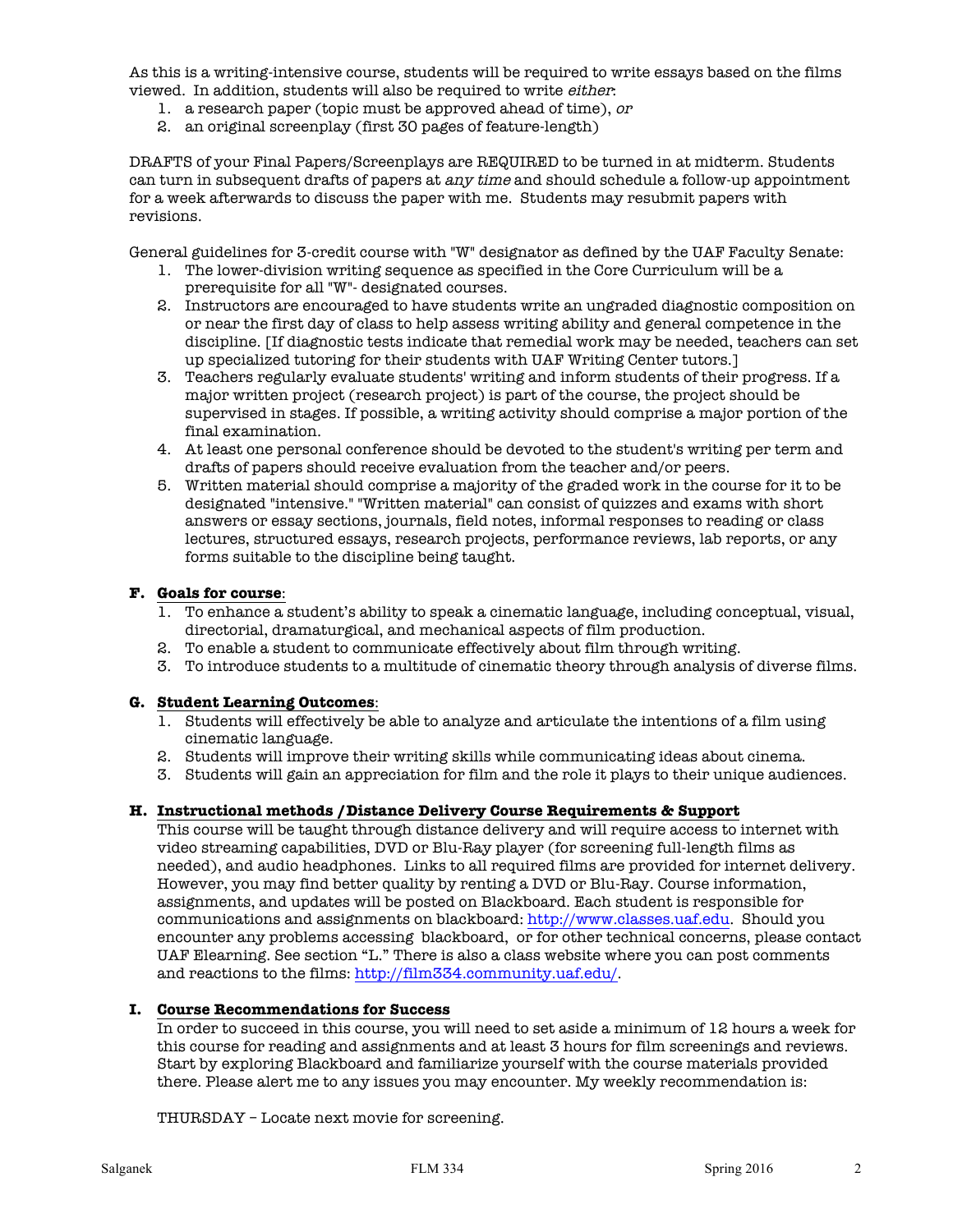FRIDAY – Read introduction to the film on the class blog.

SAT/SUN – Screen film for week, and take detailed notes. Draft your film question. MONDAY – Submit Film Question to the Discussion Board. Read film-specific readings.  $1<sup>st</sup>$ Draft/Outline of writing assignment or exercise.

TUESDAY – Writing assignment research OR review and submission of your homework. WEDNESDAY – Research/Draft writing of you final paper.

I have been a student advisor at UAF for over 15 years. It takes a dedicated and selfdisciplined student to succeed in distance delivery courses. Should you find yourself not able to dedicate time to this course and keep up with weekly assignments, please do not wait to discuss your options with your advisor or me. This course will be offered again Face-to-Face in Fall 2017 at UAF. **Last day to drop the class and receive a 100% refund on tuition is January 29, 2016. Deadline to drop the course and receive a W on your transcript (without a refund) is March 25, 2016.** 

### **J. Course policies/ Honor Code:**

**Exercise high ethical standards.** High ethical standards are expected in this class, as well as in marketing and marketing research; they are key to establishing trust and credibility. The standards in this class adhere to the UAF Code of Conduct:

- **1.** Students will not collaborate on any quizzes, in-class exams, or takehome exams that will contribute to their grade in a course, unless the course instructor grants permission. Only those materials permitted by the instructor may be used to assist in quizzes and examinations.
- 2. Students will not represent the work of others as their own. A student will attribute the source of information not original with himself or herself (direct quotes or paraphrases) in compositions, theses and other reports.
- 3. No work submitted for one course may be submitted for credit in another course without the explicit approval of both instructors.

Alleged violations of the Code of Conduct will be reviewed in accordance with procedures specified in regents' policy, university regulations and UAF rules and procedures. For additional information and details about the Student Code of Conduct, contact the associate vice chancellor for student and enrollment services, visit www.alaska.edu/bor/ or refer to the student handbook that is printed in the back of the class schedule for each semester. Students are encouraged to review the entire code.

(Current UAF Catalog) or http://www.uaf.edu/catalog/current/academics/regs3.html

**Any students found violating the Code of Conduct in this class will receive a zero for the assignment, will have to resubmit the assignment, and may face other academic consequences as deemed by the instructor, department, and/or university.** 

I place strict emphasis on students producing original and factual work. Cheating, plagiarism, and fabrication are not tolerated.

**Cheating** means acting dishonestly, practicing fraud, or deliberately breaking rules when taking a test or within the context of submitting work you claim as your own.

**Plagiarism** means appropriating passages or ideas from another person's work and using them as your own without crediting the original author. **Fabrication** means including an invented statement in your writing.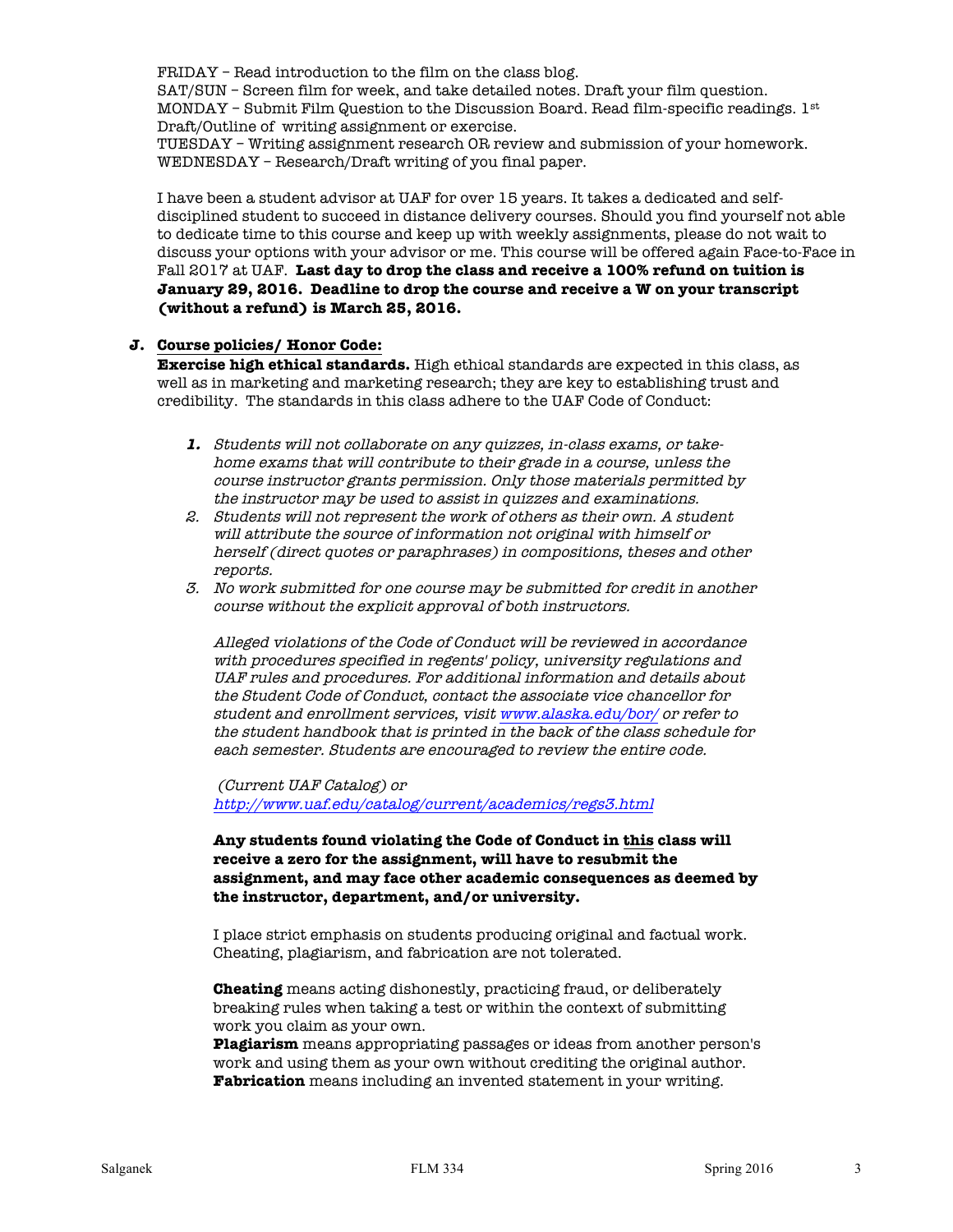Any student found cheating or to have plagiarized or fabricated work will receive, at minimum, an automatic 0 points for the assignment, and potentially, for the course. If you are at all unsure about what does, or doesn't, constitute cheating, plagiarism, or fabrication, be sure to ask. If you're confused about these terms and ideas, it's likely other students are too.

**Remember to cite Internet resources just as you would quotes from published/printed books or articles.** Appearing in electronic form on a web page doesn't make information exempt from the rules that govern when, where, why, and how you should cite references. Copying sections of a website and including the words verbatim as part of an answer to homework assignments is plagiarism - you are representing the words as your own, when in fact, someone else wrote them. If you have copied/pasted material from a website without attributing the words to the original author or source you are plagiarizing. And as you read above, the consequence for plagiarism is failing the course.

If you do cite information or ideas drawn from a published or broadcast printed or electronic source, please follow MLA style requirements as found in the MLA Handbook for writers of Research Papers. See section "Citations" below.

### **K. Assignments and Expectations**

### **1. Participation**

## **a) Planning, implementation, and evaluation of the course.**

It's important for you to be involved with decisions about the direction the class is going and the activities we are pursuing. The most important goal of the class is for you to learn about the subject - HOW we do that is often negotiable. I expect you to take an active role in expressing your opinion about the effectiveness of class assignments, group projects, your text, assigned readings, etc. Of course, to be helpful and constructive, you need to back up your opinions with good arguments and reasons for making your claims. A well-articulated argument goes a long way!

### **b) Online Postings and Discussions**

Discussion questions and threads about each film will be posted, along with your weekly questions and responses to each film. Your active involvement with the class conversation about a film will generate greater understanding for everyone about the film's content, intention, and interpretation.

# **2. Written Assignments**

### **a) Online Discussion – Worth 50 points total**

After each film you will post a question about the film to the online discussion through the website. You will also respond to at least two questions posed by other students throughout the course of the week. Be courteous, constructive, and base your responses off of your own cinematic analysis and research, not off of your opinion. Examples will be provided through blackboard as well.

# **b) Weekly film essay – worth 40 points each – 400 pts. total**

After each film you watch you will respond to the film with a specific writing assignment. These assignments can be found on Blackboard in "Lessons Week by Week" in each film's folder.

**i. Citations** - The ability to communicate ideas clearly is the cornerstone of a great writer and filmmaker. Filmmakers constantly reference other films within their own work as an homage to other artists. It is a compliment to acknowledge your creative and academic influences, and it is plagiarism to not do so. There should never be green M&Ms in the star dressing room. To demonstrate effective analysis, you should plan to organize your ideas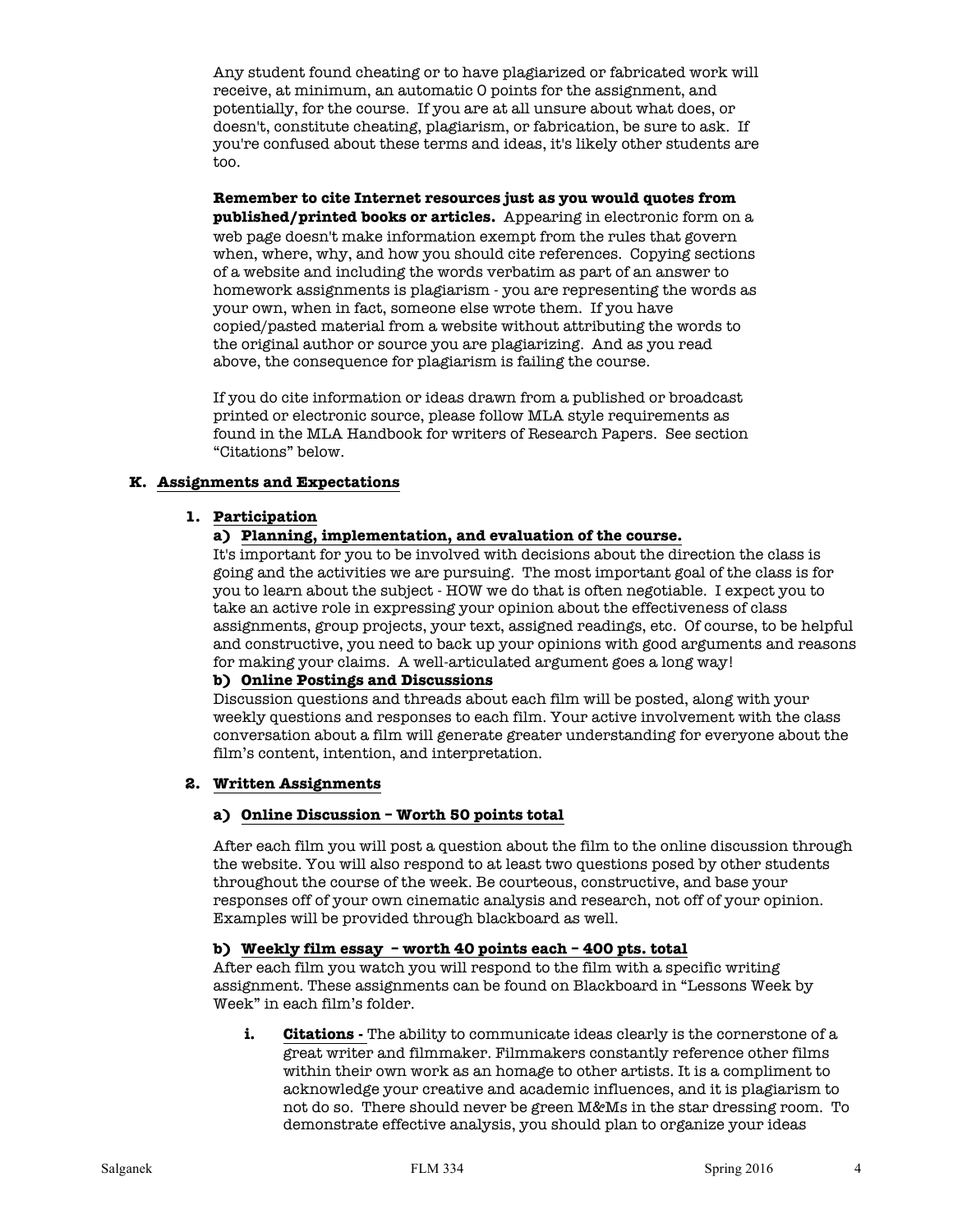clearly, use correct grammar, spell words and names correctly, and demonstrate that you've thoroughly conceptualized and edited your work. **Work MUST be properly cited or you risk plagiarizing the work of others. Please use the MLA guidelines as a standard form of citation. https://owl.english.purdue.edu/owl/resource/747/01/**

## **c) Research Paper OR Screenplay - worth 650 points total**

By week 4, you will need to decide whether to write a critical research paper, or a screenplay for this course as your final project.

### **ii. Research paper- Option #1**

- **1.** Research Papers will reflect a studious approach to cinema through the lens of critical analysis. Any reflection of the materials covered in class is welcome as a research topic. Research students will need to:
	- **a. Submit three research topics with a short summary of investigation of each by 2/8.**
	- **b. Submit an annotated bibliography** with research sources and summaries of each resource by 2/22.
	- **c. Submit a Draft paper of their research topic** for feedback and review by 3/28.
	- **d. Discuss research paper revisions with instructor by 4/15**
	- **e. Submit final paper of 15 pages by 5/5.**

# **iii. Screenplay - Option #1**

- **1.** Screenplays will be developed from idea to structure, as influenced by films and theories encountered in this course. Screenwriters will be expected to adhere to conventional screenplay format using screenwriting software such as celtx or Final Draft. As this is not a screenwriting course specifically, students unfamiliar with screenwriting may need to seek out additional time with instructor, or research methodology independently. Screenwriters are encouraged to also stage a reading of the screenplay with members of the class for feedback and reflection. Screenwriters will be required to:
	- **a. Submit three story pitches with a short plot summary of each by 2/8.**
	- **b. Submit an annotated bibliography** with research sources/influences and summaries of each resource by 2/22.
	- **c. AND submit a treatment of screenplay** by 2/22
	- **d. Submit a Draft of at least 15 pages of screenplay** for feedback and review by 3/28.
	- **e. Discuss screenplay revisions with instructor by 4/15**
	- **f. Submit final screenplay by 5/5.**

# **L. Grading:**

### **1. All work will be evaluated using a +/- grading system as follows:**

|              | $A+ = 4.0$    | 100-97%                                                              |                                      |        |
|--------------|---------------|----------------------------------------------------------------------|--------------------------------------|--------|
|              | $A = 4.0$     | 96-93%                                                               | <b>NOT SUFFICIENT FOR UAF CREDIT</b> |        |
|              | $A - 3.7$     | 92-90%                                                               | $D+ = 1.3$                           | 69-67% |
|              | $B+ = 3.3$    | 89-87%                                                               | $D = 1.0$                            | 66-63% |
|              | $B = 3.0$     | 86-83%                                                               | $D = 0.7$                            | 62-60% |
|              | $B - 2.7$     | 82-80%                                                               | $F = 0.0$                            | 59-0%  |
|              | $C_{1} = 2.3$ | 79-77%                                                               |                                      |        |
|              | $C = 2.0$     | 76-73%                                                               |                                      |        |
|              | $C = 1.7$     | $72 - 70\%$                                                          |                                      |        |
|              |               |                                                                      |                                      |        |
| $C^{+}(2.3)$ |               |                                                                      |                                      |        |
|              |               | "C" (including C+ and C-) indicates a satisfactory level of acquired |                                      |        |
| C(2.0)       |               | knowledge and performance in completion of course requirements.      |                                      |        |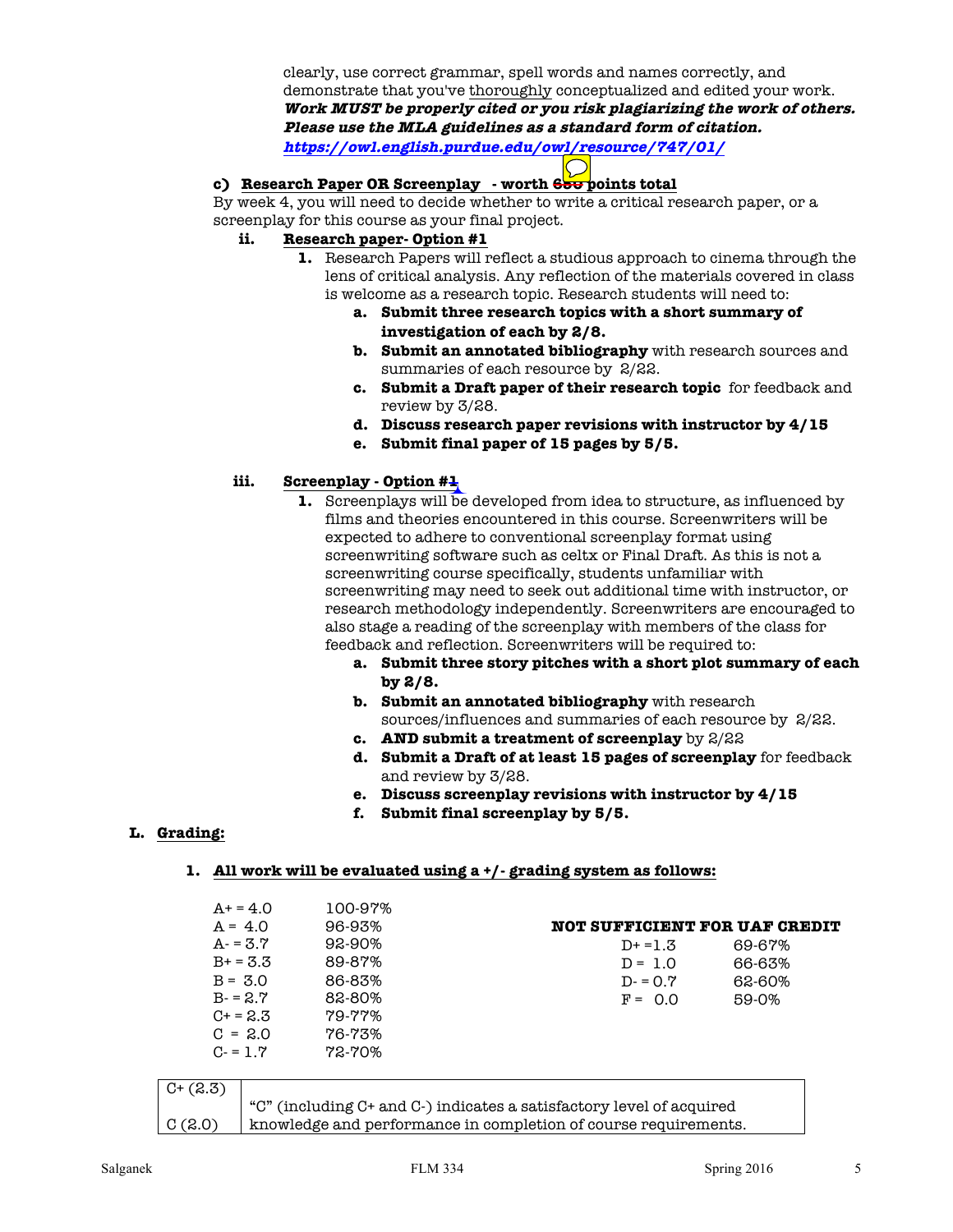| students may receive for courses to count toward the major or minor<br>A minimum grade of C (2.0), however, MAY be required by specific<br>$C-$ (1.7) is the minimum acceptable grade required for all Core $(X)$ |
|-------------------------------------------------------------------------------------------------------------------------------------------------------------------------------------------------------------------|
|                                                                                                                                                                                                                   |
| requirements. This grade does not satisfy requirements for courses in                                                                                                                                             |
|                                                                                                                                                                                                                   |
|                                                                                                                                                                                                                   |

## **2. Calculating the Final Grade:**

| Class participation & online discussion      | 5% - | 50 pts.        |
|----------------------------------------------|------|----------------|
|                                              |      | $400$ pts      |
| Annotated Bibliography and/or Treatment  10% |      | <b>100</b> pts |
| Draft of Final paper or Screenplay20%        |      | 200 pts        |
|                                              |      | 250 pts        |
|                                              |      | 100% 1000 pts  |

## **3. Explanation of NB/I /W grades**

This course adheres to the UAF regarding the granting of NB Grades The NB grade is for use only in situations in which the instructor has No Basis upon which to assign a grade. In general, the NB grade will not be granted.

University of Alaska Fairbanks Incomplete Grade Policy:

"The letter "I" (Incomplete) is a temporary grade used to indicate that the student has satisfactorily completed (C or better) the majority of work in a course but for personal reasons beyond the student's control, such as sickness, he has not been able to complete the course during the regular semester. Negligence or indifference are not acceptable reasons for an "I" grade."

### **4. UAF eLearning Procedures:**

The first contact assignment (Introduction and Survey) is due five days after the first day of instruction. Failure to submit this assignment within the first two weeks of the course could result in withdrawal from the course.

The first content assignment (Assignment Week 1) is due one week after the first day of instruction. Failure to submit this assignment within the first two weeks of the course could result in withdrawal from the course.

Failure to submit the first three content assignments (Assignments 1, 2 and 3) by the deadline for faculty-initiated withdrawals (the ninth Friday after the first day of classes) could result in instructor initiated withdrawal from the course (W).

### **5. Instructor Communication and Response Time**

As this course is non-synchronous, students and the instructor may be in different time zones, I aim to respond to emails from my students within 24 hours (M-F). For more immediate needs, please contact me via Google Hangouts. You are also welcome to call on the phone should you want to speak during working hours/days. Grades for assignments will be posted within 1 week from submission.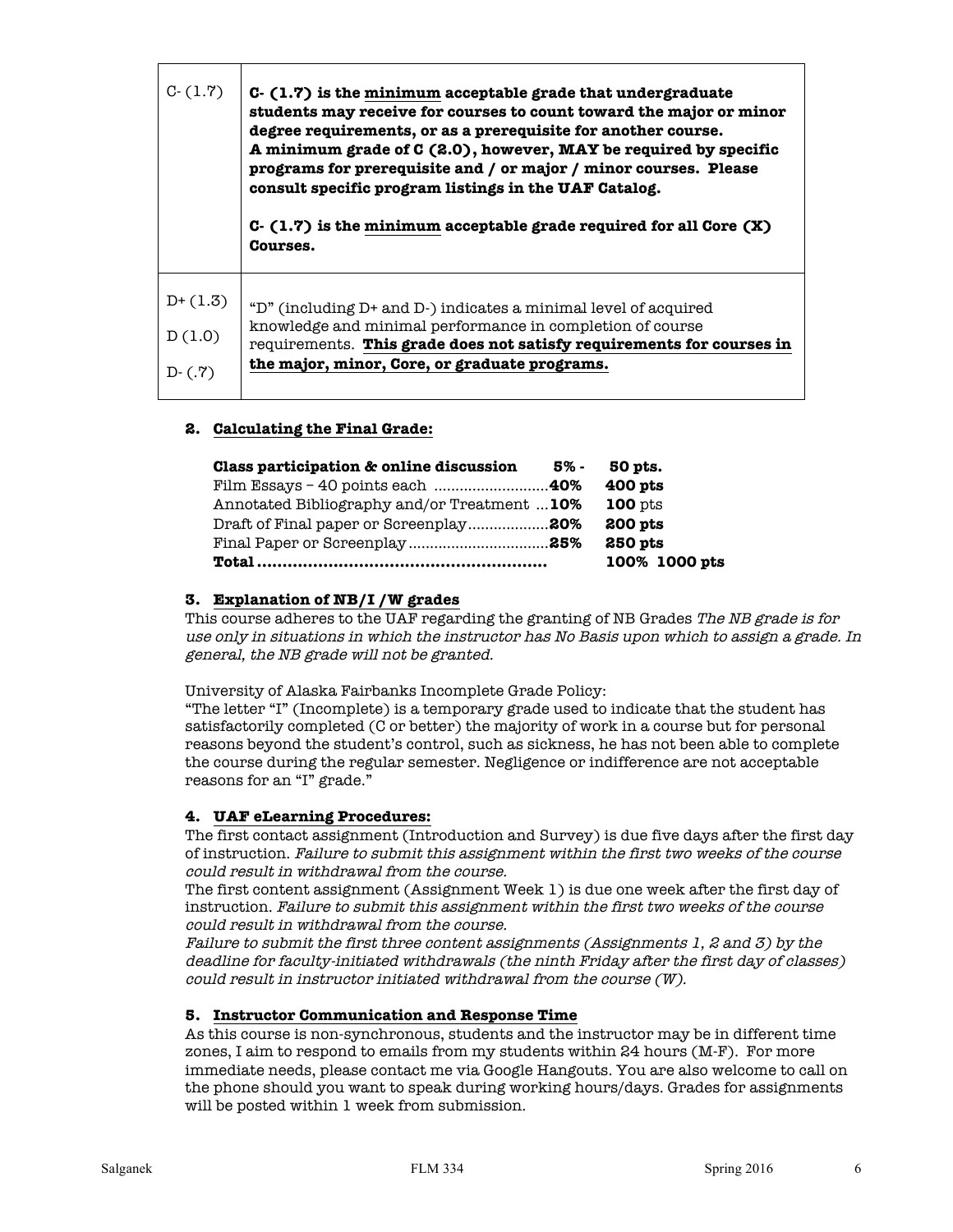## **6. How to Check your Grade**

To check your grades for assignments and find comments from your instructor, click on the My Grades link in the sidebar menu. All the assignments and their due dates are listed. If your instructor has left comments, there will be a Comments link. Click on this link to view comments.

If the score is for a test or quiz, click on the check mark or your score to see results and feedback. If the score is for an assignment, the title of the assignment is a link and by clicking this link you'll be taken to your submission, grade and comments. If you see a green exclamation point, your assignment has not been graded yet.

## **M. Student Support Services**

## **1. Writing Center**

It's not "cheating" to ask for opinions and editing skills of others. Instead, the discussion is positive and can bring new insights to your work. The **Writing Center** (http://www.alaska.edu/english/studentresources/writing/) is available for students to develop their writing skills. Please visit or contact them for assistance, Gruening 801 or 474-5314.

# **2. Title IV Protection**

University of Alaska Board of Regents have clearly stated in BOR Policy that discrimination, harassment and violence will not be tolerated on any campus of the University of Alaska If you believe you are experiencing discrimination or any form of harassment including sexual harassment/misconduct/assault, you are encouraged to report that behavior. If you report to a faculty member or any university employee, they must notify the UAF Title IX Coordinator about the basic facts of the incident.

Your choices for reporting include:

- 1) You may access confidential counseling by contacting the UAF Health & Counseling Center at 474-7043;
- 2) You may access support and file a Title IX report by contacting the UAF Title IX Coordinator at 474-6600;
- 3) You may file a criminal complaint by contacting the University Police Department at 474-7721.

### **3. Disability Services**

The Office of Disability Services implements the Americans with Disabilities Act (ADA), and insures that UAF students have equal access to the campus and course materials. I will work with the Office of Disabilities Services (203 WHIT, 474-5655) to provide reasonable accommodation to students with disabilities. Should you need special accommodations or provisions, please contact me to discuss your needs.

# **4. UAF eLearning Student Services**

The UAF eLearning Student Services office helps students with registration and course schedules, provides information about lessons and student records, assists with the examination process, and answers general questions. Our Academic Advisor can help students communicate with instructors, locate helpful resources, and maximize their distance learning experience. Contact the UAF eLearning Student Services staff at 907. 455.2060 or toll free 1.800.277.8060 or contact staff directly – for directory listing see: http://elearning.uaf.edu/contact

### **5. UAF Help Desk**

Go to http://www.alaska.edu/oit/ to see about current network outages and news. Reach the Help Desk at:

- e-mail at helpdesk@alaska.edumailto:helpdesk@alaska.edu
- fax: 907.450.8312
- phone: 450.8300 (in the Fairbanks area) or 1.800.478.8226 (outside of Fairbanks)